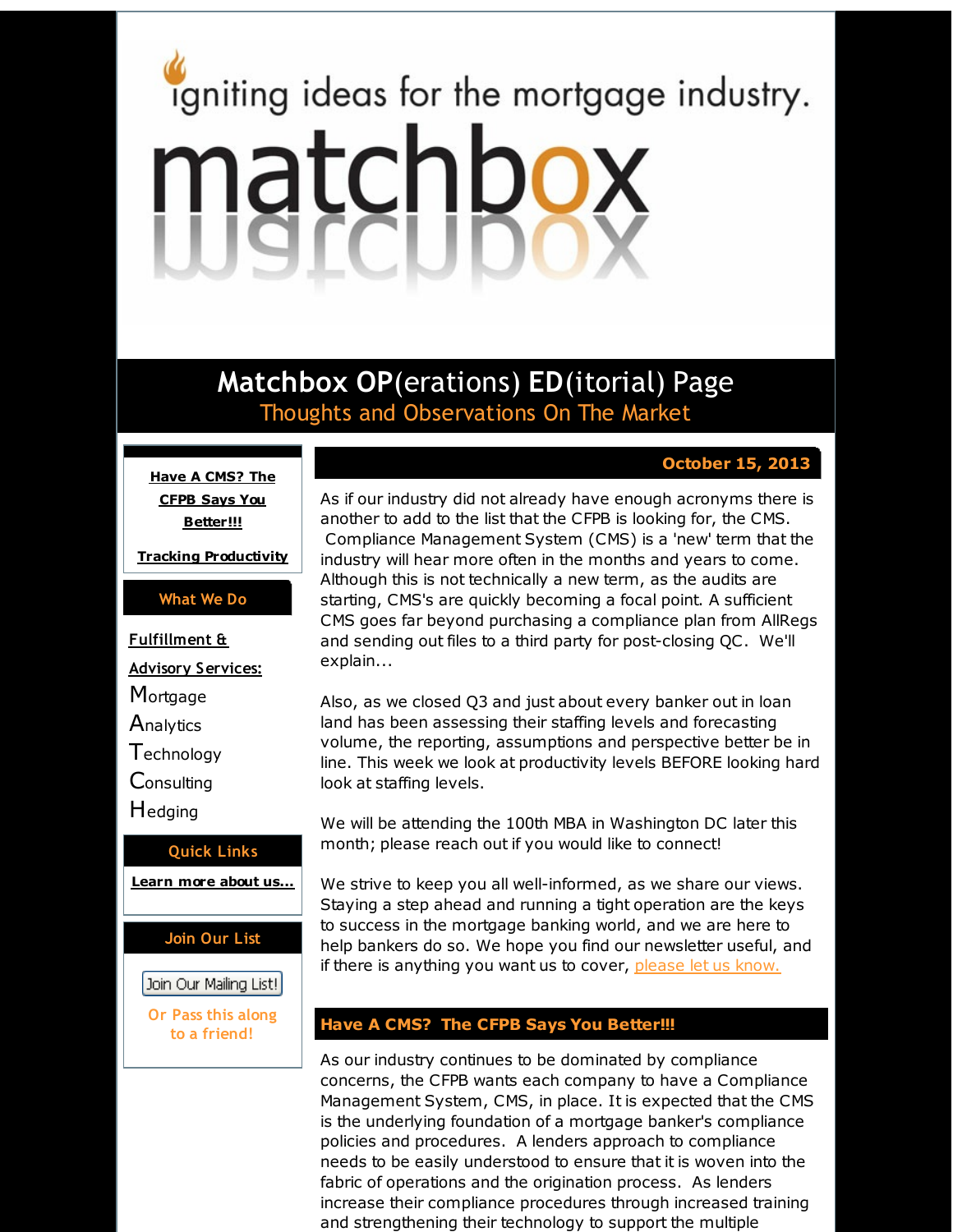compliance needs, there needs to be a system in place to display both the ability to understand regulations but the ability to manage them with efficient and provable systems and processes. Protocols and policies must not only be clearly defined, but also documented and re-verified on an ongoing basis.

The official definition can be found from this excerpt from the CFPB Compliance Supervision and Examination manual:

*To remain competitive and responsive to consumer needs in such an environment, supervised entities continuously assess their business strategies and modify product and service offerings and delivery channels. To maintain legal compliance, a supervised entity must develop and maintain a sound compliance management system that is integrated into the overall framework for product design, delivery, and administration - that is, the entire product and service lifecycle. Ultimately, compliance should be part of the day-to-day responsibilities of management and the employees of a supervised entity; issues should be selfidentified; and corrective action should be initiated by the entity. Supervised entities are also expected to manage relationships with service providers to ensure that these providers effectively manage compliance with Federal consumer financial laws applicable to the product or service being provided.*

We work with many firms that are being extremely diligent about complying with the changing regulatory environment. Note the above reference to 'issues should be self-identified' which goes far beyond outsourcing a relevant sample set. Variances must be flagged and reported to management for action. All of this must be documented and nobody believes that mortgage bankers are perfect, so variances or red flags are expected. Heck, it's probably more of a concern if there are no documented issues and corrective action.

Many are looking to technology to solve these challenges and in many cases, it is possible. The ongoing struggle is to gain the ability to track the implementation of new policy and verify it is being followed and having the intended impact. In addition, lenders are rarely proactive in documenting their action in the forms of official memos and listing management's steps once an issue has been identified. As with most banking updates, many changes are handled abruptly via mass e mail in hoping of "stopping the bleeding" without further follow up. Doesn't a doctor ask for a follow-up visit to run additional tests to confirm the prescription is working properly? Doesn't the doctor note all test results and miscellaneous notes in a file for future reference? This is no different.

As an overall statement, mortgage bankers have improved exponentially in their actions and efforts in complying with regulatory items. They are being proactive and many are truly investing in their staff and infrastructure. The final piece is compiling the actions in a readily available format which is the basis of its CMS. Please do not wait until an audit notice to hastily put together all the items you have put in place. Take the time now to put together your CMS as it will pay dividends for years to come.